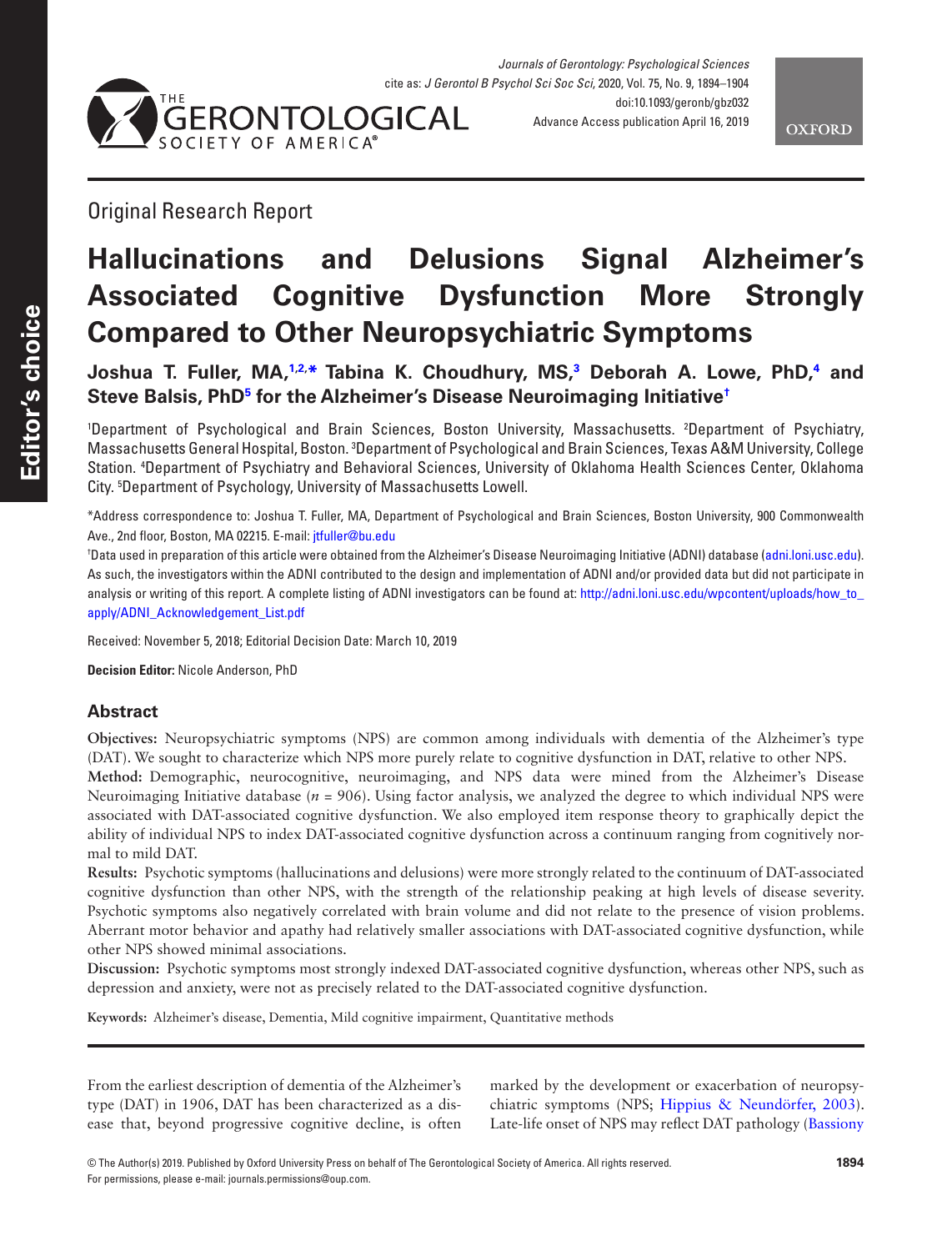[et al., 2000](#page-8-0); [Lee et al., 2012\)](#page-9-1). Mood disturbances, physiological NPS (e.g., changes in eating and sleeping behavior, aberrant motor behavior), and psychotic symptoms have been shown to relate to DAT (Delrieu et al., 2015; [Lee et al., 2012](#page-9-1); [Senanarong et al., 2004;](#page-10-0) [Wilson, Gilley,](#page-10-1)  [Bennett, Beckett, & Evans, 2000](#page-10-1)). Other reports, however, have found no relation between certain NPS and DAT (e.g., [Breitve et al., 2016\)](#page-8-1), suggesting that NPS in old age may alternatively reflect factors that are not necessarily associated with DAT (e.g., comorbid medical conditions) or adjustment issues related to lifestyle changes that are common in older age (e.g., becoming a widow/er or changing living arrangements).

Whether a NPS is attributable to a neurodegenerative disease or some other cause (psychosocial or organic) is difficult to determine due to the multidimensional nature of changes related to aging. For example, older adults commonly experience symptoms of depression secondary to arthritis or diabetes ([Foley, Ancoli-Israel, Britz, & Walsh,](#page-9-3)  [2004](#page-9-3)). Hearing loss, similarly, was associated with feelings of depression and loneliness in older adults [\(Chen, 1994](#page-8-2)). Bereavement, which affects up to 45% of women and 15% of men over the age of 65 [\(Gullotta & Bloom, 2003\)](#page-9-4), was related with changes in appetite and eating [\(Rosenbloom](#page-10-2)  [& Whittington, 1993](#page-10-2)) as well as sleep problems ([Byrne](#page-8-3)  [& Raphael, 1997\)](#page-8-3). An estimated 25% of cognitively normal (CN) older adults are affected by nonpsychotic NPS (Geda et al., 2008), while between  $3\%$  and  $12\%$  of CN older adults are believed to experience affective NPS (e.g., symptoms of depression, apathy, and irritability), suggesting that factors other than a neurodegenerative disease may be driving the genesis of these symptoms ([Geda et al., 2008](#page-9-5); [Lyketsos et al., 2000\)](#page-9-6).

The prevalence of hallucinations in DAT is estimated to be between 7% and 41%; similarly, the prevalence of delusions in DAT is between 34% and 55% [\(Ropacki & Jeste,](#page-10-3)  [2005](#page-10-3); [Scarmeas et al., 2005;](#page-10-4) [Wilson et al., 2000](#page-10-1)). Psychotic NPS were associated with greater cognitive impairment during the early stages of the disease [\(Weamer et al., 2009\)](#page-10-5) and more rapid cognitive decline in DAT [\(Scarmeas et al.,](#page-10-4)  [2005](#page-10-4); [Wilkosz, Miyahara, Lopez, DeKosky, & Sweet,](#page-10-6)  [2006](#page-10-6); [Wilson et al., 2000](#page-10-1)). Increased atrophy of the temporal and parietal lobes was shown to correspond with hallucinations and apathy across the clinical spectrum of DAT ([Donovan et al., 2014\)](#page-9-7). The existence of hallucinations and delusions in DAT is believed to signal a more clinically severe phenotype of DAT, though it is unclear whether this phenotype is neurobiologically distinct from DAT without psychotic symptoms [\(Murray, Kumar, DeMichele-Sweet, &](#page-10-7)  [Sweet, 2014](#page-10-7); [Reeves, Gould, Powell, & Howard, 2012](#page-10-8)). In individuals without a history of psychosis, substance abuse, or another neurodegenerative process (e.g., dementia with Lewy bodies [DLB]), there are few plausible etiologies of late-life psychotic NPS besides DAT.

Many NPS have been identified as potential indicators of DAT risk, progression, and severity [\(Bassiony et al., 2000](#page-8-0);

[Breitve et al., 2016;](#page-8-1) [Lee et al., 2012](#page-9-1)). Given the heterogeneity of the etiology of NPS in older age, there are theoretical reasons to hypothesize that certain NPS more specifically relate to DAT-associated cognitive dysfunction than others. For example, hallucinations and delusions may be more strongly related to the DAT continuum relative to other NPS. Determining which NPS relate most strongly to DAT, and at what level of disease severity the associations are strongest, will help clinicians and researchers more accurately in the differential diagnosis of DAT versus DLB and other forms of dementia. Previous research on NPS in DAT typically investigated how individual NPS corresponded to discrete diagnostic categories of cognitive dysfunction, ranging from CN to probable DAT (e.g., [Lee et al., 2012](#page-9-1); [Mah, Binns, & Steffens, 2015\)](#page-9-8). One recent investigation revealed that apathy was an indicator of prodromal DAT ([Delrieu et al., 2015\)](#page-9-2), and a second study showed that anxiety strongly predicted conversion from mild cognitive impairment (MCI) to DAT ([Mah et al., 2015](#page-9-8)). These two studies, and many others, focused on how a single NPS related to categorical classifications of MCI and DAT.

Other studies have examined a greater breadth of NPS in DAT [\(Craig, Mirakhur, Hart, McIlroy, & Passmore, 2005](#page-8-4)). [Craig and colleagues \(2005\),](#page-8-4) for example, found that the prevalence and persistence of NPS varied across each symptom in a 435-person cohort. To our knowledge, only a handful of studies have looked at NPS broadly as they pertain to clinical diagnosis, such as a study that used the National Alzheimer's Coordinating Center Uniform Data Set (NACC) which suggested that "increasing dementia severity […] was related to […] more psychosis symptoms in AD, DLB, AD/DLB, and AD/VAD [patients]" [\(Johnson,](#page-9-9)  [Watts, Chapin, Anderson, & Burns, 2011\)](#page-9-9). These investigations more comprehensively measured a larger constellation of NPS. Like other studies that examined a single NPS, however, the associations of NPS with DAT were based on categorical or ordinal diagnostic cutoffs, and the associations between NPS and the categorical or ordinal definition of DAT were typically captured with a single metric, such as a Pearson product-moment correlation coefficient, *t* test, or a logistic-based odd ratio (e.g., [Delrieu et al., 2015\)](#page-9-2).

The aforementioned studies are a fruitful starting point for investigating the relation between NPS and cognition in DAT. What is still needed, however, is an approach that quantifies the associations between individual NPS and DAT across the range of DAT severity, which should include individuals with DAT and MCI, as well as CN individuals. Such a study would facilitate robust comparisons between different NPS and their specific relations to the continuum of DAT-associated cognitive dysfunction. The present study extended the literature by deriving an empirical model that quantifies the magnitude of the relations between the 12 NPS assessed by the Neuropsychiatric Inventory Questionnaire (NPI-Q; [Kaufer et al., 2000\)](#page-9-10) and DAT-associated cognitive dysfunction. Here, we used factor analysis to establish a continuum of DAT-associated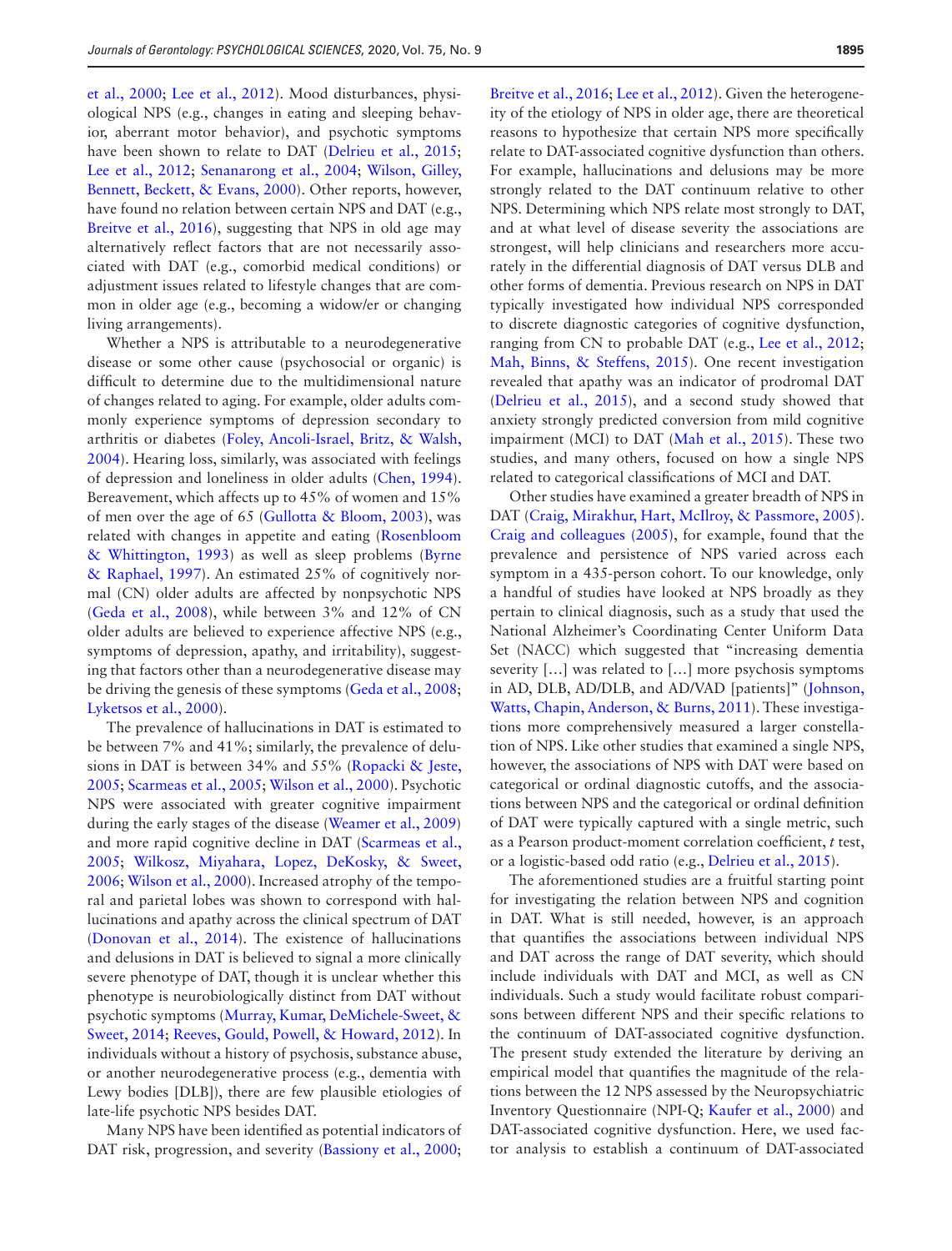cognitive dysfunction by deriving a global factor score that is comprised of neuropsychological tests from the four cognitive domains that are affected by DAT over the course of the disease—memory, language, visuospatial abilities, and executive function. To validate our global cognitive factor as a reflective measurement of DAT-associated cognitive dysfunction, we then assessed whether our factor score correlated with brain volume (as measured by magnetic resonance imaging [MRI]) and performance on the Clinical Dementia Rating Scale Sum of Boxes (CDR-SB; [O'Bryant](#page-10-9)  [et al., 2010\)](#page-10-9), the Alzheimer's Disease Assessment Scale 11 (standard) (ADAS 11; [Llano, Laforet, & Devanarayan,](#page-9-11)  [2011](#page-9-11)) and ADAS 13 (with two additional subtests), and the Mini-Mental State Examination (MMSE; [Folstein, Folstein,](#page-9-12)  [& McHugh, 1975](#page-9-12))—four widely accepted measures of cognitive dysfunction used in DAT clinical research. We then loaded individual NPS onto this global factor score of DAT-associated cognitive dysfunction to determine which NPS were most strongly related to the cognitive manifestation of the disease. Finally, we also used item response theory (IRT) to reveal how individual NPS measured on the NPI-Q indexed DAT-associated cognitive dysfunction across the clinical spectrum of the disease.

Drawing from previous research, we hypothesized that hallucinations and delusions would more precisely indicate the DAT continuum compared to other NPS, as hallucinations and delusions may reflect a more advanced form of DAT that has progressed from the temporal lobe into neocortical regions [\(Murray et al., 2014;](#page-10-7) [Reeves et al., 2012](#page-10-8)). Given the influence of confounding factors on the etiology of other NPS in older adults, we hypothesized that all other NPS would be less related to the DAT continuum. Symptoms of anxiety and depression, for example, were expected to indicate DAT-related cognitive dysfunction at lower levels of disease severity relative to psychotic symptoms, as anxiety and depression symptoms are associated with conversion from MCI to DAT. We also hypothesized

<span id="page-2-0"></span>

|  |  |  | <b>Table 1.</b> Participant Demographics and Cognitive Test Data |  |  |  |
|--|--|--|------------------------------------------------------------------|--|--|--|
|--|--|--|------------------------------------------------------------------|--|--|--|

that symptoms of depression and anxiety would show relatively weak relations to DAT-associated cognitive dysfunction, as they can easily stem from other non-DAT etiologies. Additionally, we hypothesized that the existence of hallucinations and delusions in participants would not be related to conditions affecting vision and the eye.

#### **Method**

Data used in the preparation of this article were obtained from the Alzheimer's Disease Neuroimaging Initiative (ADNI) database (see [adni.loni.usc.edu](http://adni.loni.usc.edu) for more information). The ADNI was launched in 2003 as a public–private partnership. The initial goal of ADNI was to recruit 800 participants but ADNI has been followed by two other initiatives, ADNI-GO and ADNI-2. To date, these three protocols have been used to recruit over 1,500 adults, ages 55 to 90 years, to participate in the research. The sample consists of older adults who are cognitively healthy, those with early or late MCI, and those with early AD. Demographic information and clinical data used for this study were downloaded from the ADNI data repository on May 28, 2014. Data for the current analyses come from individuals who had complete data for key cognitive and NPS variables, described below, at baseline assessment. Data analyses were approved by the Texas A&M University Institutional Review Board, and all authors were affiliated with Texas A&M when the data for this report were mined and analyzed.

#### **Participants**

The present study used baseline data from 906 participants (384 female, 42%) enrolled across all three ADNI phases; [Table 1](#page-2-0) provides a summary of demographic and cognitive test scores for the participants, broken down by clinical diagnosis.

|                            | Clinical diagnosis |                  |                  |                 |  |  |  |
|----------------------------|--------------------|------------------|------------------|-----------------|--|--|--|
| Demographic                | $CN (n = 222)$     | eMCI $(n = 125)$ | LMCI $(n = 386)$ | DAT $(n = 173)$ |  |  |  |
| Age in years $(SD)$        | 75.85 (5.07)       | 71.47 (7.68)     | 74.82 (7.36)     | 75.57 (7.33)    |  |  |  |
| Years of education (SD)    | 16.03(2.86)        | 15.83(2.64)      | 15.65(2.94)      | 14.74 (3.07)    |  |  |  |
| Sex $(\%$ male)            | 51.40%             | 54.4%            | 65.28%           | 50.90%          |  |  |  |
| Ethnicity (% non-Hispanic) | 98.60%             | 93.60%           | 96.40%           | 98.80%          |  |  |  |
| Race (% White)             | 91.40%             | 90.40%           | 93.50%           | 94.20%          |  |  |  |
| APOE4 (% carriers)         | 26.58%             | 41.13%           | 53.37%           | 64.16%          |  |  |  |
| $CDR-SB(SD)$               | 0.03(0.12)         | 1.26(0.69)       | 1.60(0.89)       | 4.22(1.65)      |  |  |  |
| ADAS $11(SD)$              | 6.16(2.91)         | 7.61(3.15)       | 11.42(4.36)      | 18.10(6.01)     |  |  |  |
| ADAS $13(SD)$              | 9.43(4.18)         | 12.36(5.30)      | 18.56 (6.25)     | 28.34 (7.33)    |  |  |  |
| MMSE (SD)                  | 29.09(1.00)        | 28.30 (1.51)     | 27.02 (1.79)     | 23.42(2.04)     |  |  |  |

*Note*: CN = cognitively normal; eMCI = early mild cognitive impairment; LMCI = late mild cognitive impairment; DAT = dementia of the Alzheimer's type; *SD* = standard of deviation; APOE4 = apolipoprotein E; CDR-SB = Clinical Dementia Rating Scale Sum of Boxes; ADAS 11 and ADAS 13 = Alzheimer's Disease Assessment Scale (11 item and 13 item); MMSE = Mini-Mental State Examination.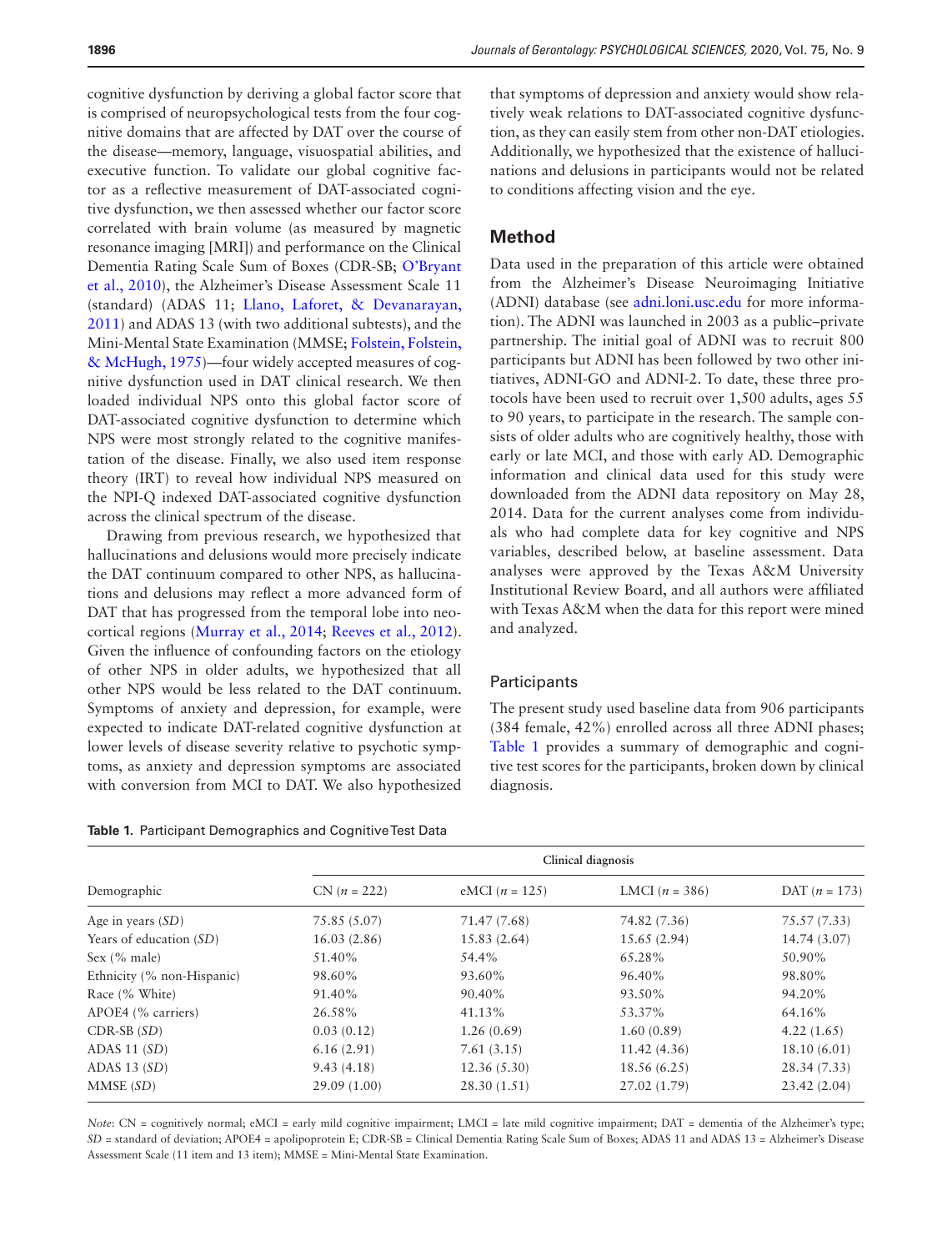Participants were an average of 74.76 years old (*SD* = 7.04), highly educated (*M* = 15.59, *SD* = 2.94 years), and the majority identified racially as White  $(n = 840,$ 93%). Other races include Black or African American (*n* = 42, 5%), Asian (*n* = 15, 2%), and American Indian or Alaskan Native ( $n = 2$ , 0%); six participants (1%) identified as more than one race, and one participant (0%) indicated unknown race. Twenty-one (2%) participants identified ethnicity as Hispanic or Latinx; 878 (97%) reported that they were not Hispanic or Latinx, and seven (1%) were unknown.

Baseline diagnoses represented a range of cognitive impairment: 222 participants (25%) were CN, 511 (56%) had MCI (early or late stage), and 173 (18%) had presumed DAT. We chose to include the CN participants so that we could model DAT along the continuum of normal cognitive function to DAT-associated cognitive impairment. In the ADNI, CN participants served as the controls and showed no signs of MCI or dementia. CN participants were cognitively normal, defined as a Clinical Dementia Rating Scale (CDR; [Morris, 1997](#page-10-10)) score of 0, an MMSE score ([Folstein, Folstein, & McHugh, 1975\)](#page-9-12) between 24 and 30, and normal memory functioning defined as scoring above education-adjusted cutoffs on the Wechsler Memory Scale-Revised (WMS-R) Logical Memory II subscale ([Wechsler,](#page-10-11)  [1987](#page-10-11)). MCI participants had a subjective memory concern and significant amnestic dysfunction, defined as a CDR score of 0.5 plus an abnormal score on the WMS-R Logical Memory II subscale. Participants with MCI, however, had sufficiently preserved functional abilities and an MMSE score between 24 and 30, such that they did not meet criteria for DAT. Participants with DAT met National Institute of Neurological and Communicative Disorders and Stroke/ Alzheimer's Disease and Related Disorders Association (NINCDS/ADRDA) criteria [\(McKhann et al., 1984\)](#page-9-13), had an MMSE between 20 and 26, and a CDR of 0.5 or 1. Finally, participants were excluded from admission into the ADNI cohort if they had a history of significant neurologic disease (including multi-infarct dementia and subdural hematoma), as well as various psychiatric disorders like major depressive disorder, schizophrenia, and bipolar disorder.

A significant plurality of our sample had no NPS present ( $n = 421, 46.47\%$ ), whereas a slight majority ( $n = 485$ , 53.53%) had at least one NPS as documented by the NPI-Q. On average, participants had at least one NPS present out of the 12 assessed by the NPI-Q (*M* = 1.36, *SD* = 1.76). The most commonly reported baseline NPS within our sample was irritability/lability (*n* = 224, 24.72%), while the prevalence of other NPS, such as agitation/aggression (*n* = 144, 15.89%), depression/dysphoria (*n* = 168, 18.54%), anxiety (*n* = 155, 17.11%), apathy/indifference (*n* =139, 15.34%), and sleep disturbances ( $n = 140, 15.45\%$ ), was somewhat lower. Aberrant motor behavior (*n* = 52, 5.74%), changes in appetite  $(n = 85, 9.38\%)$ , elation/euphoria  $(n = 22,$ 2.43%), disinhibition (*n* = 72, 7.95%), delusions (*n* = 21, 2.32%), and hallucinations ( $n = 10$ , 1.10%) had relatively low prevalence. [Table 2](#page-3-0) shows the breakdown of NPI-Q symptom endorsement by clinical grouping.

# Neuropsychological and Neuropsychiatric Measures

In the present study, we examined cognitive performance and the presence of NPS. The procedures used for each of these domains are briefly described here (see full description online at: [adni.loni.usc.edu](http://adni.loni.usc.edu)). In the ADNI sample, participants were assessed using neuropsychological tests to evaluate cognitive performance. Neuropsychological measures of memory, language, visuospatial abilities, and executive function reflect the breadth of cognitive decline that occurs in DAT, and are commonly used in clinical research to assess cognitive dysfunction. Here, we analyzed data from cognitive measures that capture each of these cognitive domains using the identical constellation of cognitive tests of memory, language, visuospatial abilities, and executive function from ADNI and methods defined in a previous paper from our lab that used the exact factor-analytical methods employed in this report [\(Balsis et al., 2018](#page-8-5)). The methods section from [Balsis and colleagues \(2018\)](#page-8-5) is provided below:

To assess memory ability, we used data from the Alzheimer 's disease Assessment Scale – Cognition (ADAS-Cog; Mohs, Rosen, & Davis, 1983; Rosen, Mohs, & Davis, 1984) and Delayed Recall and Word Recognition subtests and Rey Auditory Verbal Learning Test (Rey, 1964), Immediate Recall, Delayed Recall, and Recognition. Each measure was placed into up to five equal bins; those scores were summed across tests. The range in the dataset for this variable was determined, and then values were placed into five equal bins (0, 1,

<span id="page-3-0"></span>**Table 2.** Neuropsychiatric Inventory Questionnaire (NPI-Q) Symptom Endorsement by Clinical Groupings

|                         | Clinical diagnosis |     |     |       |
|-------------------------|--------------------|-----|-----|-------|
| NPI-Q symptom endorsed  | CN                 | MCI | DAT | Total |
| Delusions               | 0                  | 6   | 1.5 | 21    |
| Hallucinations          | 1                  | 1   | 8   | 10    |
| Agitation/Aggression    | 6                  | 93  | 45  | 144   |
| Depression/Dysphoria    | 11                 | 102 | 55  | 168   |
| Anxiety                 | 8                  | 92  | 55  | 1.5.5 |
| Elation/Euphoria        | 0                  | 14  | 8   | 22    |
| Apathy/Indifference     | 3                  | 77  | 59  | 139   |
| Disinhibition           | 1                  | 42  | 29  | 72    |
| Irritability/Lability   | 1.5                | 149 | 60  | 224   |
| Aberrant Motor Behavior | 1                  | 2.4 | 27  | 52    |
| Sleep                   | 20                 | 79  | 41  | 140   |
| Appetite                | 1                  | 55  | 29  | 85    |

*Note*: CN = cognitively normal; MCI = mild cognitive impairment; DAT = dementia of the Alzheimer's type.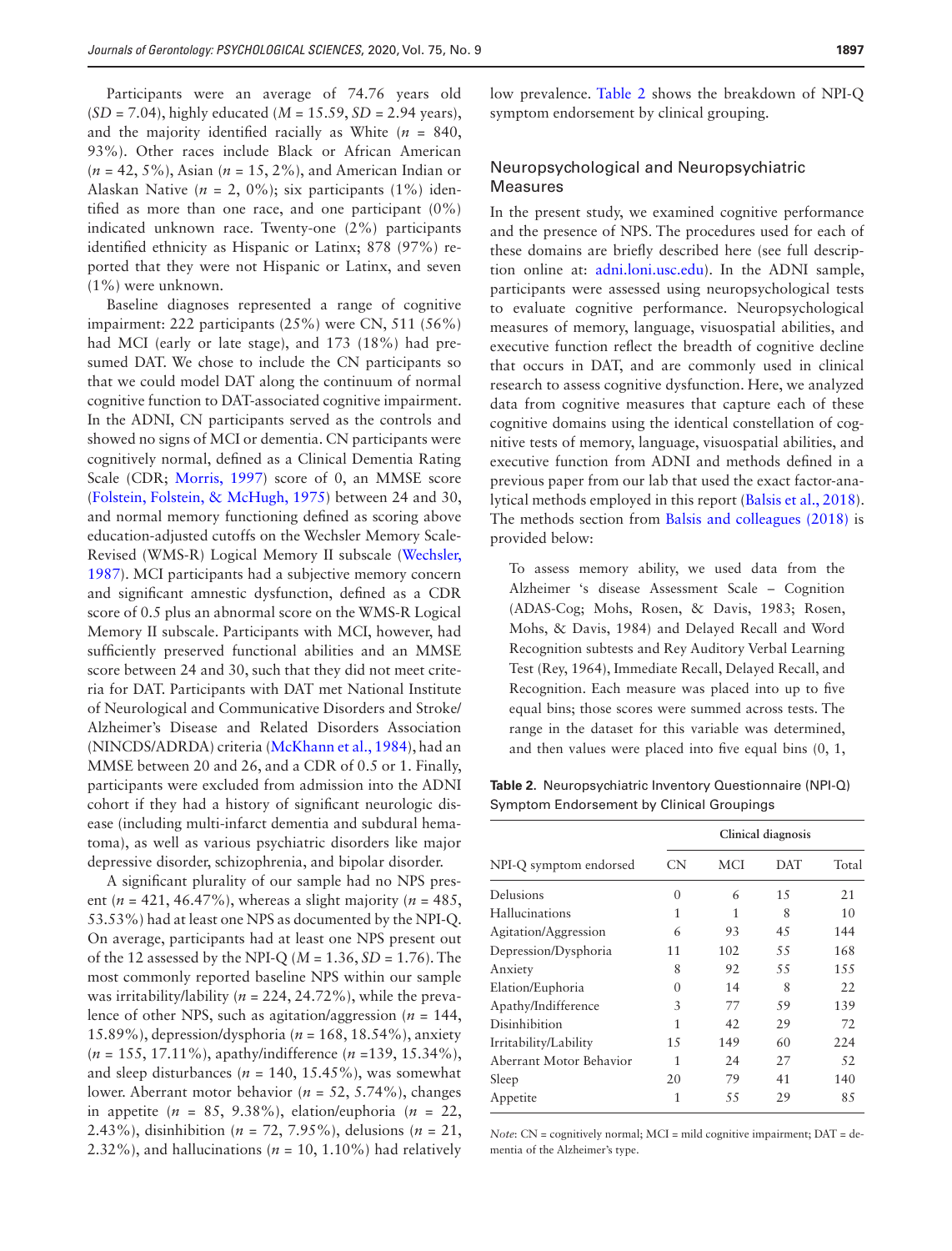2, 3 and 4) using the unstandardized scores to represent our Memory domain via the interval binning function in SPSS (IBM Corporation, 2014), which creates equal-sized bins. To assess language ability, the same process was carried out for ADAS-Cog Naming (Rosen et al., 1984), Boston Naming Test (Kaplan, Goodglass, & Weintraub, 1983), and Category Fluency-Animals (adapted from the CERAD Verbal Fluency test; Morris et al., 1989). To assess visuo- spatial ability, we used the same procedure for ADAS-Cog Constructional Praxis (Rosen et al., 1984) and Clock Drawing Test (Goodglass & Kaplan, 1983) Command and Copy. Finally, to assess executive function, we used ADAS- Cog Number Cancellation (Rosen et al., 1984) and Trail Making Test A and B (Reitan, 1958; Reitan & Wolfson, 1985). These are the values that we parameterized to rep- resent the cognitive performance assessment. Additional measures used to verify the latent continuum and characterize the sample were the Mini Mental State Examination (Folstein, Folstein, & McHugh, 1975) and the CDR-SOB (O'Bryant et al., 2008). (p. 967)

The NPI-Q ([Kaufer et al., 2000\)](#page-9-10) was used to assess the presence of NPS. The NPI-Q [\(Kaufer et al., 2000\)](#page-9-10) is an informant-report assessment of the presence of various NPS (e.g., depression, anxiety) for each participant. Symptoms are marked as absent or present (0 or 1). If the symptom is present, the clinician then asks follow-up questions to determine the severity. For the purpose of our study, we considered the presence or absence of the NPS as assessed by the baseline present/absent determination. Range restriction prevented analysis of severity levels, as few individuals endorsed the severity of a symptom as greater than "mild." Neuroimaging data used in this report (MRI and fludeoxyglucose positron emission tomography [FDG-PET]) were gathered by ADNI researchers using previously described methods ([Jack et al., 2010](#page-9-14); [Jagust et al., 2015](#page-9-15)). Brain imaging values were extracted and residualized for race, gender, intracranial volume, and age for the following bilateral regions of interest: hippocampus, entorhinal cortex, fusiform gyrus, middle temporal gyrus, whole brain volume, and whole brain FDG-PET.

# Defining a Factor for "DAT-Associated Cognitive Dysfunction"

For the present analyses, we defined a continuum of DATassociated cognitive dysfunction using factor analytic methods described previously [\(Balsis et al., 2018](#page-8-5)). To determine whether these four items were unidimensional enough for these analyses, we conducted an exploratory factor analysis (EFA) on the set of items. One indication of unidimensionality is that the set of items have a ratio of first to second eigenvalue that is greater than 3 to 1 [\(Embretson, Reise,](#page-9-16)  [& Reise, 2000\)](#page-9-16). The ratio between the first and second

eigenvalue was greater than 3 to 1. The first eigenvalue was 2.21, and the second eigenvalue was 0.73, which equals a ratio of 3.03 to 1. A second indication of unidimensionality is reflected in confirmatory factor analysis (CFA) fit indices. [Hu and Bentler \(1999\)](#page-9-17) showed that hypothetical structural models are a relatively good fit to observed data when the Tucker–Lewis index (TLI; [Tucker & Lewis, 1973\)](#page-10-12) and comparative fit index (CFI; [Bentler, 1990\)](#page-8-6) values are close to .95 and the root mean-squared error of approximation (RMSEA; [Steiger, 1980](#page-10-13)) is less than .06. Using these recommended cutoffs, we concluded that the data (TLI = .99, CFI = 1.00, RMSEA = .06) were robustly unidimensional. Together, these indicators were sufficiently unidimensional to proceed with bifactor and IRT analyses.

#### Assessing the Relations Between NPS and DAT-Associated Cognitive Dysfunction

Using Mplus and the ADNI data, we generated a maximum likelihood bifactor model proposed by [Reise, Morizot, &](#page-10-14)  [Hays \(2007\)](#page-10-14). The bifactor approach seen in [Figure 1](#page-5-0) represents a comprehensive model that allows for the four cognitive variables and the 12 NPI variables to define the factor of "DAT-associated cognitive dysfunction" while simultaneously accounting for residual variables within each subset of indicators.

We additionally compared the bifactor model to an additional IRT analysis that linked the noncognitive indicators to a latent continuum of "DAT-associated cognitive dysfunction" via IRT-linking procedures using the IRT-LR-DIF software program [\(Thissen, 2001\)](#page-10-15). IRT-LR-DIF is a statistical software package used to establish parameters for "anchor" items that define the latent continuum of interest and then test the extent to which individual "candidate" items index that latent continuum. Using this program, we established the latent continuum across the four cognitive markers described above using Samejima's graded response model ([Samejima, 1970](#page-10-16)). Parameters for each of the NPI-Q items were established separately using the 2 parameter logistic model (2PL), defining the strength and location of each NPS as it relates to the latent continuum. The formula for the 2PL model is below (with similar notation to that used in [Baker, 2001\)](#page-8-7):

$$
P(\theta) = \frac{1}{1 + e^{-a(\theta - b)}}\tag{1.1}
$$

In Formula 1.1, the *a* parameter represents the strength of the association between a variable and the latent continuum  $(\theta)$  and is equivalent to the slope of the item characteristic curve at its inflection point. The *b* parameter is the  $θ$  value that corresponds to this inflection point. This function monotonically increases and reveals the probability that an item is endorsed at any given level of the latent continuum. This function is commonly called an item characteristic curve [\(Hambleton, Swaminathan, &](#page-9-18)  [Rogers, 1991](#page-9-18)).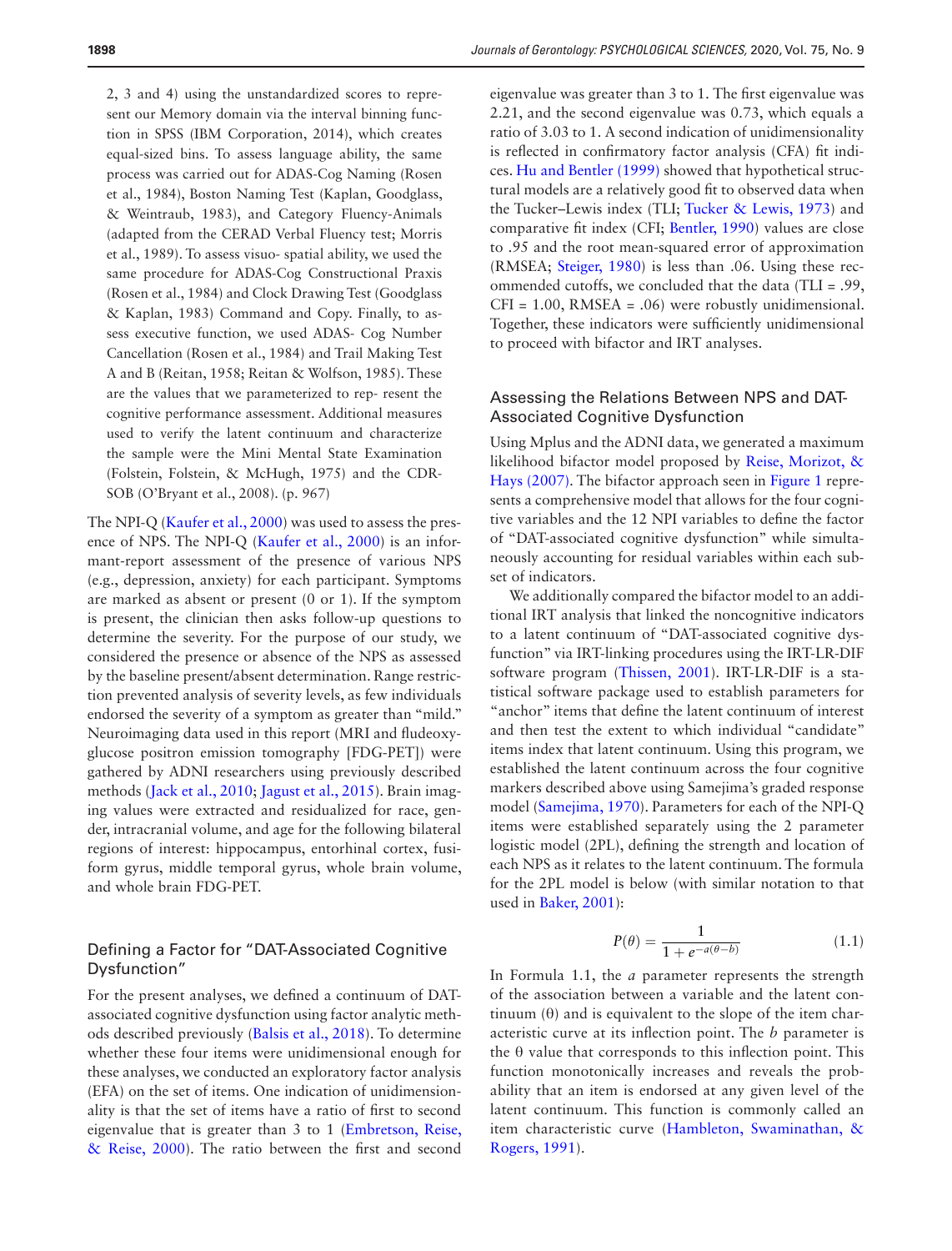

<span id="page-5-0"></span>**Figure 1.** Bifactor model of dementia of the Alzheimer's type (DAT)-associated cognitive dysfunction represented across cognitive and neuropsychiatric variables. Using a bifactor model, DAT-related cognitive dysfunction is modeled as a function of cognitive and neuropsychiatric variables. Factor loadings indicate each variable's strength of relationship to the general factor (DAT-related cognitive dysfunction), as well as the cognitive or neuropsychiatric residual factors. *Note*: cog = cognitive; NPI-Q = Neuropsychiatric Inventory Questionnaire; C1 = memory cognitive factor;  $C2$  = language cognitive factor;  $C3$  = visuospatial cognitive factor;  $C4$  = executive function cognitive factor;  $N1$  = NPI-Q Delusions;  $N2$  = NPI-Q Hallucations; N3 = NPI-Q Agitation/Agression; N4 = NPI-Q Depression/Dysphoria; N5 = NPI-Q Anxiety; N6 = NPI-Q Eltation/Euphoria; N7 = NPI-Q Apathy/Indifference; N8 = NPI-Q Disinhibition; N9 = NPI-Q Irritability/Lability; N10 = NPI-Q Motor Disturbance; N11 = NPI-Q Nighttime Behaviors; N12 = NPI-Q Appetite/Eating.

We used Formula 1.1 and IRT-LR-DIF to establish *a* and *b* parameters for each of the NPI-Q NPS variables: Delusions, Hallucinations, Agitation/Aggression, Depression/Dysphoria, Anxiety, Elation/Euphoria, Apathy/ Indifference, Disinhibition, Irritability/Lability, Aberrant Motor Behavior, Nighttime Behavior, and Appetite. We then graphed the functional relationships between each NPS and the latent continuum using a derivative of Formula 1.1, which provides a useful metric of information for visualizing both the strength of relationship between an item (as reflected by the *a* parameter) and the latent continuum as well as the relative strength of relationship across the latent continuum (as reflected by the *b* parameter). This derivated function is defined by the following formula ([Baker, 2001\)](#page-8-7):

$$
I_i(\theta) = a_i^2 P_i(\theta) Q_i(\theta) \tag{1.2}
$$

#### **Results**

# Relation Between NPS and the DAT Cognitive Dysfunction: Factor Analysis and IRT

The bifactor model showed excellent fit (RMSEA = .02; *X*<sup>2</sup> (88, *n* = 906) = 116.29 (*df* = 88), *p* < .05; TLI = .98; CFI = .99). Among the cognitive variables, factor loadings with the main dimension (DAT-related cognitive dysfunction) were between .60 and .95, reflecting the main

dimension indexing cognitive variance among participants. NPI-Q Hallucinations and Delusions had the highest loadings of NPI-Q factors at .57 and .59, respectively, reflecting a strong association between these two symptoms and DAT-associated cognitive dysfunction. [Figure 1](#page-5-0) provides a representation of the factor loadings of the NPS and the cognitive variables onto the continuum of DAT-associated cognitive dysfunction.

Results from the IRT analysis dovetailed nicely with the results from the bifactor model. Specifically, findings from the IRT analysis likewise indicated that NPS varied in the strength of their relationship to the latent continuum of DAT-associated cognitive dysfunction. The strength of the relations, captured in the variables' *a* parameters, ranged from 0.20 to 1.52. Again, the two strongest indicators of the DAT continuum were Hallucinations ( $a = 1.52$ ) and Delusions ( $a = 1.43$ ). An analysis of the IRT information functions reveals the relative strength of the relations between these two symptoms and the continuum of DATassociated cognitive dysfunction [\(Figure 2\)](#page-6-0). The strength of association of Hallucinations and Delusions was greatest in the relatively high/more severe levels of DAT-associated cognitive dysfunction, as indicated by the variables' *b* values (Hallucinations =  $3.68$ , Delusions =  $3.25$ ).

The other symptoms had relatively weak relationships with the latent continuum, as indicated by lower *a* parameters (Aberrant Motor Behavior = 0.91; Apathy/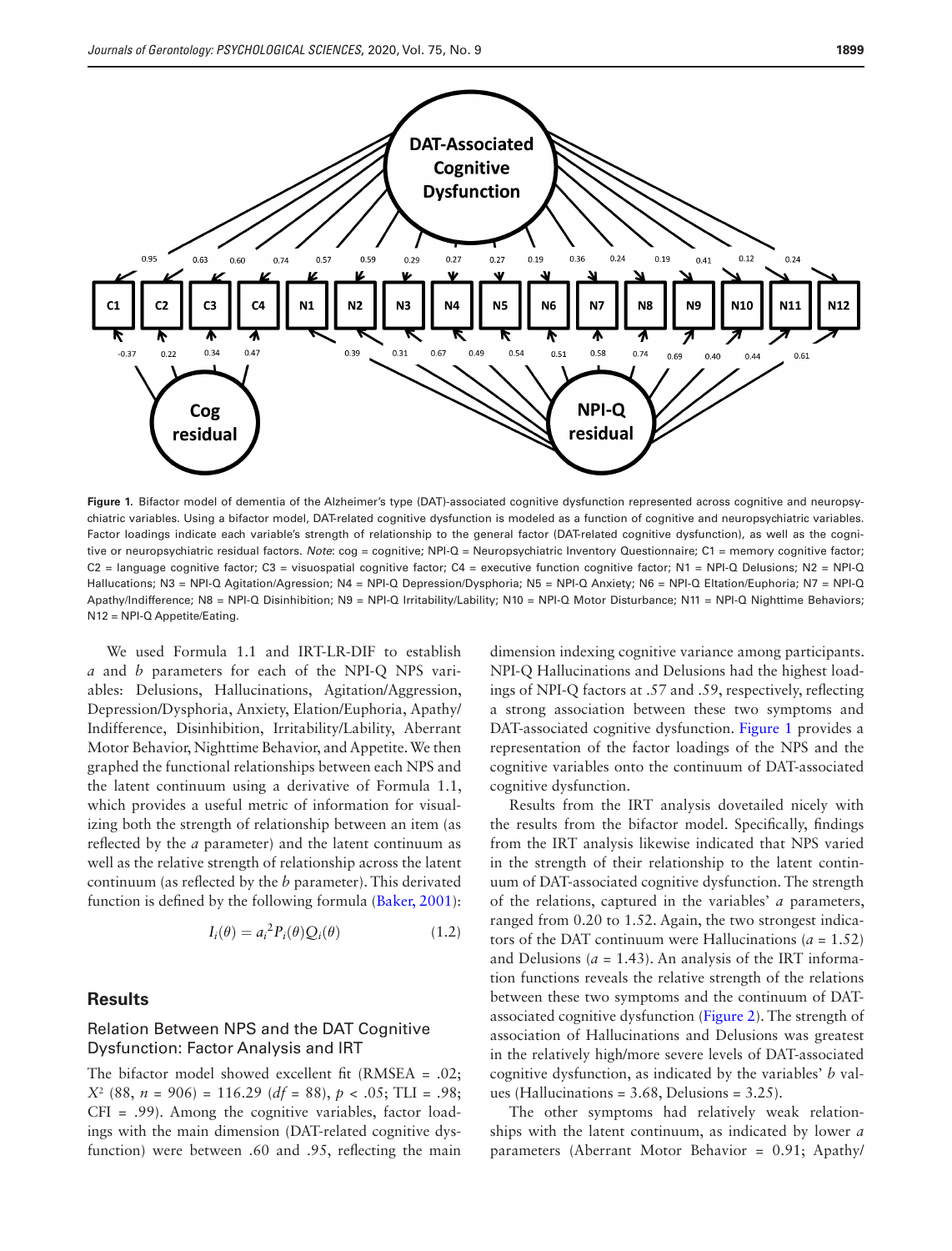

<span id="page-6-0"></span>**Figure 2.** Item response theory (IRT) model of the relation between neuropsychiatric symptoms (NPS) and dementia of the Alzheimer's type (DAT)-associated cognitive dysfunction. The ability of the 12 Neuropsychiatric Inventory Questionnaire (NPI-Q) NPS to index the continuum of DAT-related cognitive dysfunction is presented. The X-axis depicts the continuum of DAT-associated cognitive dysfunction, ranging from low to high levels of severity, representing the *b* parameter of the IRT function. The Y-axis denotes "information gained," referring to the ability of an item (i.e., a NPS) to indicate the latent continuum, a derivative of the *a* parameter of the IRT function. Here, we see that NPI-Q Hallucinations and Delusions index DAT-related cognitive dysfunction more strongly than other symptoms from the NPI-Q, particularly so at greater levels of DAT-related cognitive dysfunction.

Indifference =  $0.73$ ; Agitation/Aggression =  $0.53$ ; Anxiety = 0.52; Depression/Dysphoria = 0.51; Disinhibition = 0.51; Appetite/Eating = 0.48; Elation/ Euphoria =  $0.46$ ; Irritability/Lability =  $0.33$ ; Nighttime Behaviors  $= 0.20$ ). Further inspection of [Figure 2](#page-6-0) reveals that relative to Hallucinations and Delusions, the other symptoms showed weaker relationships with the continuum of DAT-associated cognitive dysfunction. This is reflected in the relative height of these curves. Aberrant Motor Behavior ( $a = 0.91$ ) and Apathy ( $a = 0.73$ ) were mildly related to DAT-associated cognitive dysfunction at relatively stable (but low) levels across the continuum. The relations between Aberrant Motor Behavior and Apathy with the continuum are indicated in [Figure 2](#page-6-0) by the two solid black lines, with Aberrant Motor Behavior representing the higher curve. All other NPS related less strongly to the continuum of DAT-associated cognitive decline, and are represented collectively as solid gray lines in [Figure 2](#page-6-0). As these other symptoms were related weakly to the latent continuum, the *b* parameters for many of these items were largely uninformative and essentially uninterpretable because these items had virtually no indexing power of the latent continuum (as indicated by the low *a* parameters).

### Assessing the External Validity of the Latent Continuum

To assess the external validity of our factor of DAT-associated cognitive dysfunction, we conducted Pearson productmoment correlations (Pearson's *r*) between participants'

factor scores and scores on the CDR-SB (O'Bryant et al., 2008), Alzheimer's Disease Assessment Scale 11 (standard) (ADAS 11; [Llano et al., 2011\)](#page-9-11) and ADAS 13 (with two additional subtests), and the MMSE—four widely accepted measures of cognitive dysfunction used in DAT clinical research. Our factor of "DAT-associated cognitive dysfunction" dovetailed well with participants' scores on the CDR-SB  $(r = .61, p < .001)$ , the ADAS 11  $(r = .76, p$ < .001), the ADAS 13 (*r* = .81, *p* < .001), and the MMSE  $(r = -.64, p < .001).$ 

We also conducted Pearson's two-tailed correlational tests between participants' ADNI neuroimaging data and participants' factor scores to verify that our factor correlated well with the neurodegeneration seen in DAT. Results showed that factor scores correlated positively with ventricle size  $(r = .27, p < .001)$  and negatively with MRI volume in the hippocampus ( $r = -.45$ ,  $p < .001$ ), entorhinal cortex (*r* = −.46, *p* < .001), fusiform gyrus (*r* = −.40, *p* < .001), and middle temporal gyrus volume ( $r = -.45$ ,  $p <$ .0001), as well as whole-brain FDG-PET ( $r = -.47, p <$ .001). Taken together, the correlations between our factor, commonly used clinical neuropsychological tests of global cognition, and brain variables further supported the idea that our factor was a valid measure of DAT-associated cognitive dysfunction.

#### Post Hoc Analyses

To assess whether the strength of NPI-Q Hallucinations as an index of DAT-associated cognitive dysfunction was due to a disease affecting the eye (e.g., glaucoma) instead of processes affecting the brain (e.g., DAT) we ran several post hoc phi correlations between patients' visual problems (rated dichotomously as present or absent) and the endorsement of NPI-Q Hallucinations. There was no correlation between endorsement of "blurred vision (with no further explanation)" and endorsement of NPI-Q hallucinations  $(r = .01, p = .72)$ . Similarly, there were no significant correlations between endorsement of having cataracts (*r* = −.01, *p* = .75), glaucoma (*r* = −.01, *p* = .86), or macular degeneration  $(r = -.01, p = .83)$  with the endorsement of NPI-Q hallucinations. Vision problems appeared to be unrelated to the hallucinations experienced by the participants.

# **Discussion**

This study examined the relative contributions of the NPS assessed using the NPI-Q across a continuum of DATassociated cognitive dysfunction in a large, well-defined sample of patients with DAT and MCI, as well as CN individuals. Findings supported our hypotheses, with hallucinations and delusions appearing to have the strongest relations to DAT-associated cognitive dysfunction, most saliently at the highest levels of disease severity in our sample (mild-to-moderate DAT). Most nonpsychotic NPS showed relatively weaker relations to the continuum of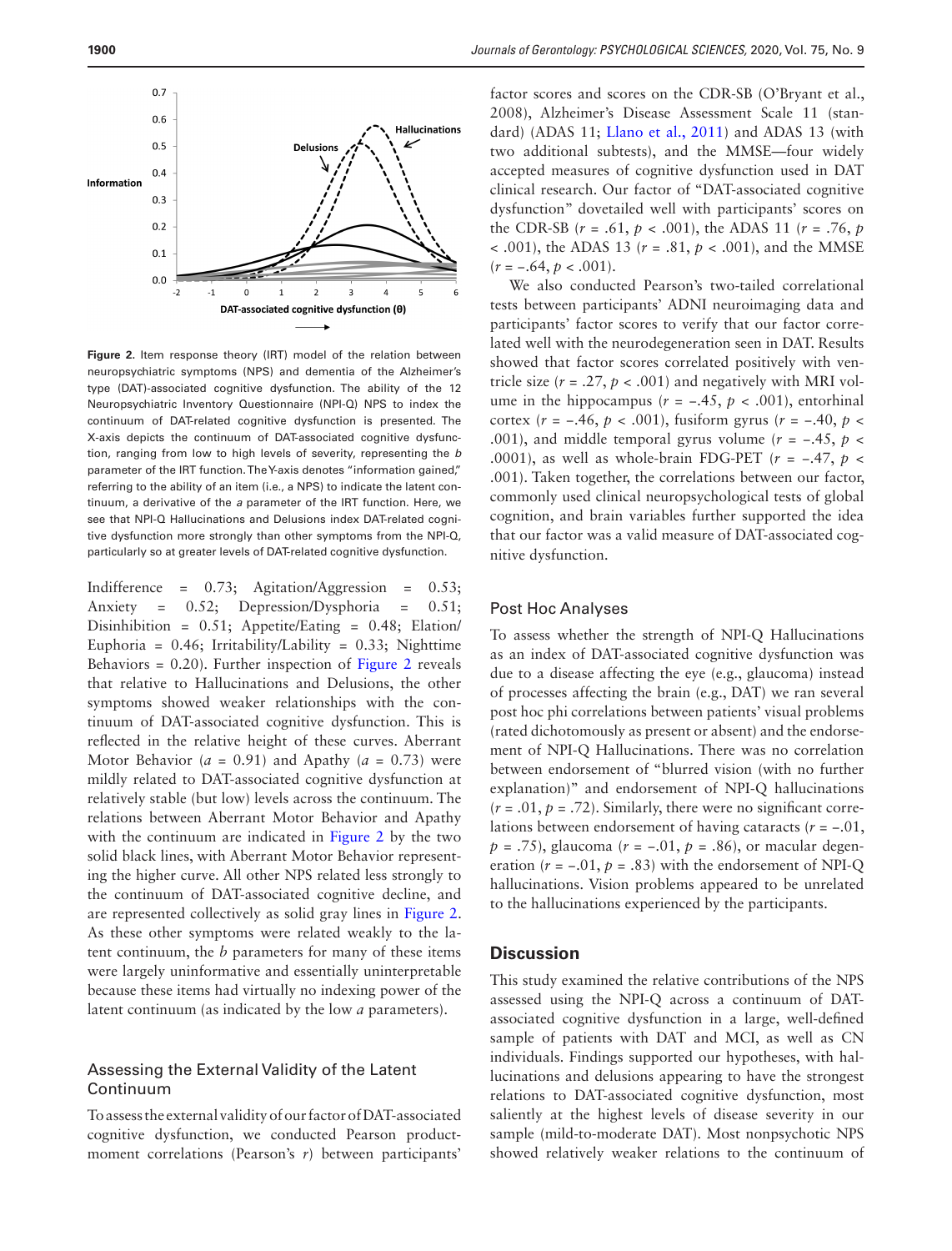DAT-related cognitive dysfunction. Aberrant motor behavior and apathy, however, were moderately related with the continuum, while depression and anxiety were not.

According to these findings, symptoms of depression, anxiety, and many other NPS may not reflect DAT-related cognitive dysfunction as purely as hallucinations and delusions. We speculate that symptoms of depression and anxiety may not relate to DAT-associated cognitive dysfunction as strongly because the etiology of these symptoms can be influenced by a variety of factors beyond DAT, ranging from "a disturbed central metabolism of monoamines 5-hydroxytryptamine, noradrenaline and dopamine" [\(Gareri, De Fazio, & De Sarro, 2002](#page-9-19)) to "social and behavioral factors" ([Durisko, Mulsant, & Andrews, 2015](#page-9-20)). Hallucinations and delusions in this type of controlled sample should relate more exclusively to DAT-associated neurological changes given the lack of history of psychosis or another neurodegenerative disease (e.g., DLB) among participants.

Given our results, we posit that hallucinations and delusions in DAT may reflect a relatively moderate stage of DAT pathology that affects neocortical areas, in addition to limbic regions. The occurrence of hallucinations in DAT, in particular, has several nonmutually exclusive theoretical explanations ([El Haj, Gallouj, Dehon, Roche,](#page-9-21)  [& Larøi, 2018;](#page-9-21) [El Haj, Jardri, Larøi, & Antoine, 2016;](#page-9-22) [El](#page-9-23)  [Haj, Larøi, Gély-Nargeot, & Raffard, 2015;](#page-9-23) [El Haj et al.,](#page-9-24)  [2017](#page-9-24)). Hallucinations in DAT may be driven by decreased inhibition of irrelevant memories and thoughts ([El Haj](#page-9-23)  [et al., 2015,](#page-9-23) [2018](#page-9-21)). While, indeed, hallucinations and delusions are traditionally present early in the genesis of DLB ([McKeith et al., 1996\)](#page-9-25), the manifestation of hallucinations and delusions in the ADNI cohort, which excluded patients with a diagnosis of DLB, appears to occur in mild-to-moderate DAT. In a sample of DLB patients, one would expect the hallucination and delusion curves to be further to the left than those seen in [Figure 2,](#page-6-0) as these symptoms often appear in earlier stages of DLB.

The limitations of this study should be acknowledged. Our analysis is cross-sectional, and future investigations should examine this issue longitudinally. DAT pathology is a progressive neurodegenerative disease, and thus longitudinal modeling is an important goal. The strength of our results also relies on the assumption that the ADNI cohort consists of individuals who represent the continuum of DAT-associated cognitive dysfunction. Given the subgroups recruited for and studied in the ADNI (CN, MCI, and probable DAT), as well as the rigorous protocol used by the ADNI to determine a participant's diagnosis, this seems like a plausible assumption. Consistent with the ADNI protocol for participant exclusion, our sample has excluded individuals with previous histories of major neurological or psychiatric disorders (e.g., drug abuse, major depression, and schizophrenia). While, indeed, these exclusionary criteria strengthen the focus of the ADNI on DAT pathology, previous work with ADNI [\(Donovan et al.,](#page-9-7) 

[2014](#page-9-7)) suggested excluding participants based on previous neurological and psychiatric history likely accounts for the discrepancy between the proportion of the current sample that are reported to experience hallucinations (1.10%) and delusions (2.32%) versus previous reports which suggested the baseline prevalence of hallucinations in DAT was between 7% and 41%, and between 34% and 55% for delusions [\(Ropacki & Jeste, 2005](#page-10-3); [Scarmeas et al., 2005](#page-10-4); [Wilson et al., 2000\)](#page-10-1). The ADNI exclusion criteria also limit the generalization of our model to other patients with DAT (many of whom have comorbid pathologies). Nonetheless, we found a strong relation between psychotic symptoms and DAT-associated cognitive dysfunction which peaks in the mild-to-moderate stages of disease severity (the highest clinical severity level included in the ADNI). Future work

will need to investigate how measuring psychotic symptoms during the diagnostic process of DAT in the mild-tomoderate stages adds value in discriminating DAT from other forms of dementia, such as DLB. Similar to other clinical research data sets, the ADNI sample is ethnically homogenous, and as such our analyses need to be cross-validated in a more ethnically heterogeneous sample. This is especially important given the increased prevalence of DAT in Latinx and African American individuals [\(Mehta & Yeo, 2017](#page-10-17)). Thus, future studies could replicate our investigation in other robust databases that study DAT (e.g., the NACC). Additional

work with ADNI and other data sets should also explore the role that apolipoprotein genetic status, psychotropic medication intake, and medical comorbidities may have on the presence of hallucinations and delusions across DAT.

The psychometric limitations of the NPI-Q must also be discussed when considering the current findings. On the NPI-Q hallucinations are characterized by a single item: "Does the patient have hallucinations such as false visions or voices? Does he or she seem to hear or see things that are not present?" [\(Kaufer et al., 2000\)](#page-9-10). Similarly, delusions on the NPI-Q are accounted for by a single question: "Does the patient have false beliefs, such as thinking that others are stealing from him/her or planning to harm him/ her in some way?" [\(Kaufer et al., 2000\)](#page-9-10). By only assessing each symptom with one item, the complexity of psychotic symptoms in DAT cannot be fully represented. The current data additionally did not adequately allow for the exploration of how NPI-Q symptom severity relates to DAT-associated cognitive dysfunction, as most NPI-Q respondents answered "mild" to severity level. Additional psychometric concerns associated with the NPI-Q and its administration must be considered, such as respondent bias and interrater reliability. Nonetheless, the NPI-Q is currently one of the most widely used measures to assess NPS in clinical and research settings and is both a reliable and valid assessment of NPS in geriatric populations ([McKeith](#page-9-25)  [et al., 1996\)](#page-9-25). Given the wide use of the NPI-Q as a quick tool to screen for NPS in older adult patients, our findings provide further evidence of a psychotic phenotype of DAT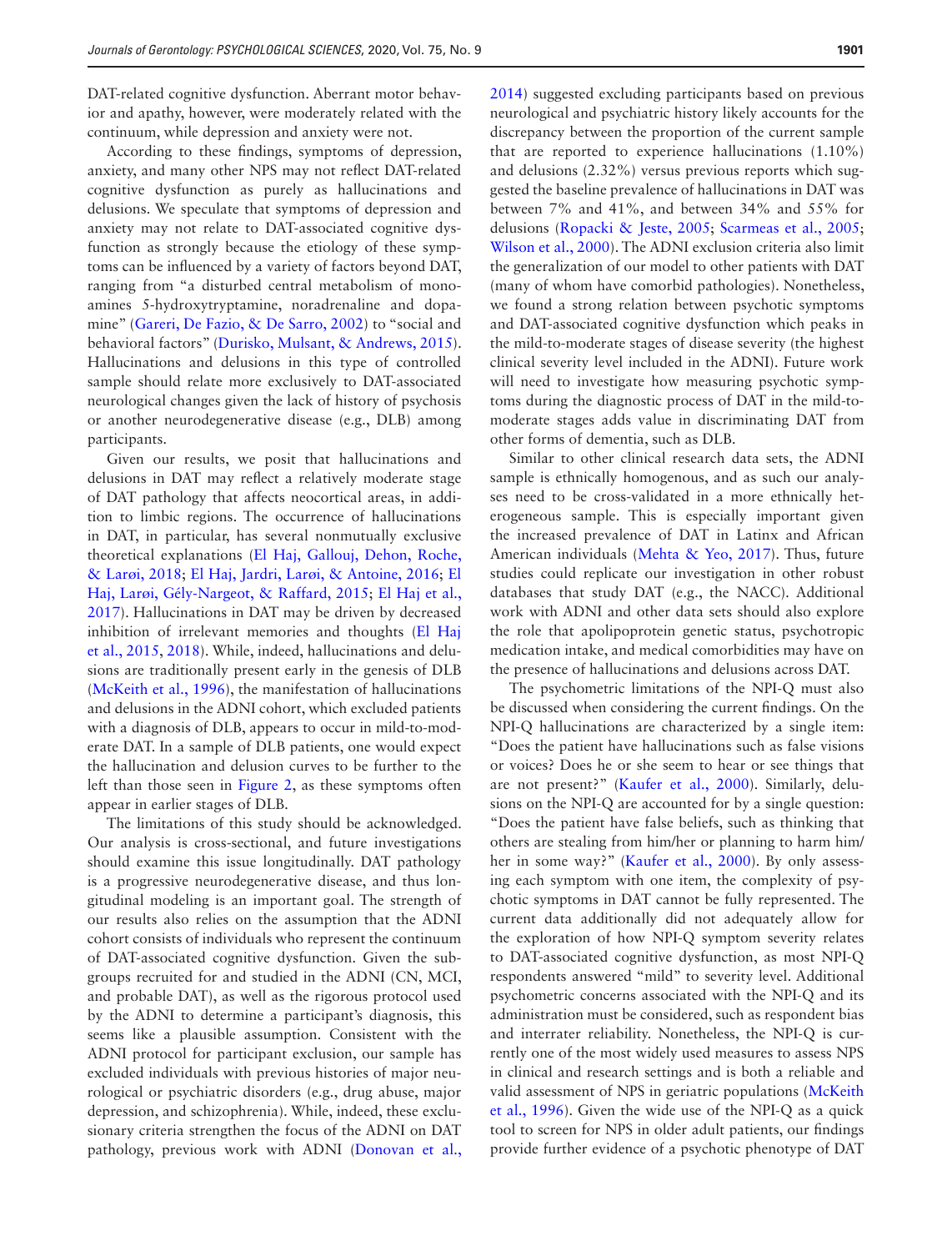([Weamer et al., 2009\)](#page-10-5) that may occur at more advanced disease severity. Though more research is needed to understand the differences between DAT with and without psychosis, the use of lengthier measures supplemented with imaging and biomarkers (when available) is recommended to assist clinicians in differentiating between DAT with and without psychosis and possibly also between DAT with psychosis and DLB.

Similarly, the limitations of the neuropsychological variables that comprise our global factor of DAT-associated cognitive dysfunction must be discussed. No individual neurocognitive test is a pure assessment of DAT clinical severity. Though the individual neurocognitive tests that comprise our global factor of DAT-associated cognitive dysfunction are not perfectly pure representations of their respective cognitive domains, the tests we selected do capture nuanced parts of cognitive performance in various ways. For example, the immediate and delayed recall portions of the Rey Auditory Verbal Learning Test ([Rey,](#page-10-18)  [1964](#page-10-18)) can provide a distinction between immediate learning from encoding versus longer-term memory retrieval. Similarly, Trail Making Test A can measure visuomotor processing speed, while Trail Making Test B assesses cognitive flexibility and inhibition ([Reitan, 1958;](#page-10-19) [Reitan &](#page-10-20)  [Wolfson, 1985\)](#page-10-20).

In summary, hallucinations and delusions seem to signal DAT-associated cognitive dysfunction more strongly than other NPS. The statistical approach used in the derivation of this model is a fruitful starting point for future investigation and provides a way by which we can understand more precisely how NPS and DAT cognitive dysfunction relate along the DAT disease continuum.

# **Funding**

Data collection and sharing for this project was funded by the Alzheimer's Disease Neuroimaging Initiative (ADNI) (National Institutes of Health Grant U01 AG024904) and DOD ADNI (Department of Defense award number W81XWH-12-2-0012). ADNI is funded by the National Institute on Aging, the National Institute of Biomedical Imaging and Bioengineering, and through generous contributions from the following: AbbVie, Alzheimer's Association; Alzheimer's Drug Discovery Foundation; Araclon Biotech; BioClinica, Inc.; Biogen; Bristol-Myers Squibb Company; CereSpir, Inc.; Cogstate; Eisai Inc.; Elan Pharmaceuticals, Inc.; Eli Lilly and Company; EuroImmun; F. Hoffmann-La Roche Ltd and its affiliated company Genentech, Inc.; Fujirebio; GE Healthcare; IXICO Ltd; Janssen Alzheimer Immunotherapy Research & Development, LLC; Johnson & Johnson Pharmaceutical Research & Development LLC; Lumosity; Lundbeck; Merck & Co., Inc.; Meso Scale Diagnostics, LLC; NeuroRx Research; Neurotrack Technologies; Novartis Pharmaceuticals Corporation; Pfizer Inc.; Piramal Imaging; Servier; Takeda Pharmaceutical Company; and Transition

Therapeutics. The Canadian Institutes of Health Research is providing funds to support ADNI clinical sites in Canada.

# **Acknowledgments**

Private sector contributions are facilitated by the Foundation for the National Institutes of Health ([www.fnih.org\)](http://www.fnih.org). The grantee organization is the Northern California Institute for Research and Education, and the study is coordinated by the Alzheimer's Therapeutic Research Institute at the University of Southern California. ADNI data are disseminated by the Laboratory for Neuro Imaging at the University of Southern California.

# **Conflict of Interest**

The first and last authors are responsible for data analyses. The authors report no conflicts of interest.

#### **References**

- <span id="page-8-7"></span>Baker, F. B. (2001). The basics of item response theory. Retrieved from <http://ericae.net/irt/baker/software.htm>
- <span id="page-8-5"></span>Balsis, S., Geraci, L., Benge, J., Lowe, D. A., Choudhury, T. K., Tirso, R., … Doody, R. S.; Alzheimer's Disease Neuroimaging Initiative. (2018). Statistical model of dynamic markers of the Alzheimer's pathological cascade. *The Journals of Gerontology, Series B: Psychological Sciences and Social Sciences*, **73**, 964– 973. doi:10.1093/geronb/gbx156
- <span id="page-8-0"></span>Bassiony, M. M., Steinberg, M. S., Warren, A., Rosenblatt, A., Baker, A. S., & Lyketsos, C. G. (2000). Delusions and hallucinations in Alzheimer's disease: Prevalence and clinical correlates. *International Journal of Geriatric Psychiatry*, **15**, 99–107. doi:10.1002/ (SICI)1099-1166(200002)15:2<99::AID-GPS82>3.0.CO;2-5
- <span id="page-8-6"></span>Bentler, P. M. (1990). Comparative fit indexes in structural models. *Psychological Bulletin*, **107**, 238–246. doi:10.1037//0033-2909.107.2.238
- <span id="page-8-1"></span>Breitve, M. H., Hynninen, M. J., Brønnick, K., Chwiszczuk, L. J., Auestad, B. H., Aarsland, D., & Rongve, A. (2016). A longitudinal study of anxiety and cognitive decline in dementia with Lewy bodies and Alzheimer's disease. *Alzheimer's Research & Therapy*, **8**, 3. doi:10.1186/s13195-016-0171-4
- <span id="page-8-3"></span>Byrne, G. J., & Raphael, B. (1997). The psychological symptoms of conjugal bereavement in elderly men over the first 13 months. *International Journal of Geriatric Psychiatry*, **12**, 241–251. doi:10.1002/ (sici)1099-1166(199702)12:2<241::aid-gps590>3.0.co;2-0
- <span id="page-8-2"></span>Chen, H. L. (1994). Hearing in the elderly. Relation of hearing loss, loneliness, and self-esteem. *Journal of Gerontological Nursing*, **20**, 22–28. doi:10.3928/0098-9134-19940601-07
- <span id="page-8-4"></span>Craig, D., Mirakhur, A., Hart, D. J., McIlroy, S. P., & Passmore, A. P. (2005). A cross-sectional study of neuropsychiatric symptoms in 435 patients with Alzheimer's disease. *The American Journal of Geriatric Psychiatry*, **13**, 460–468. doi:10.1176/appi. ajgp.13.6.460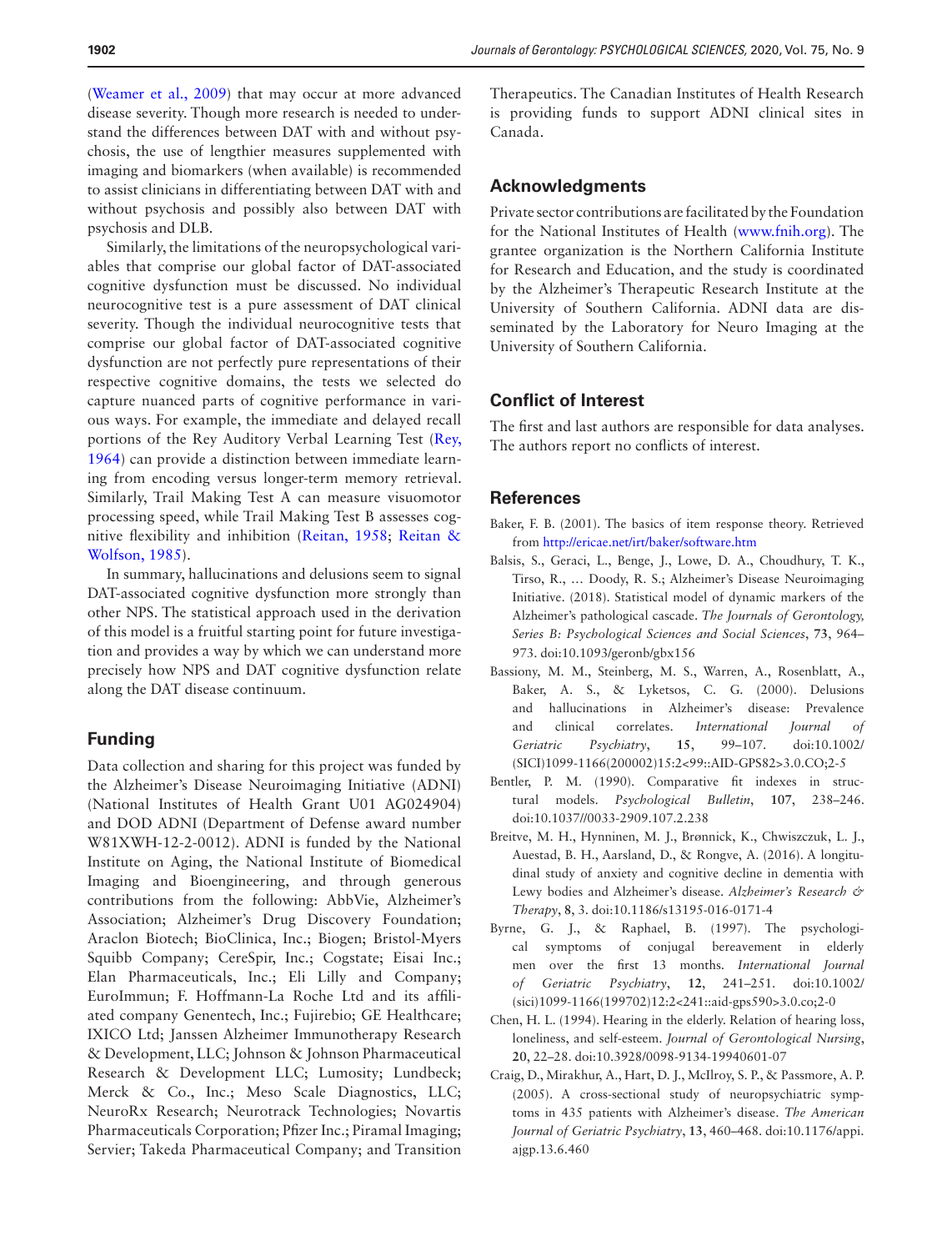- <span id="page-9-2"></span>Delrieu, J., Desmidt, T., Camus, V., Sourdet, S., Boutoleau-Bretonnière, C., Mullin, E., … Lebouvier, T.; Alzheimer's Disease Neuroimaging Initiative. (2015). Apathy as a feature of prodromal Alzheimer's disease: An FDG-PET ADNI study. *International Journal of Geriatric Psychiatry*, **30**, 470–477. doi:10.1002/gps.4161
- <span id="page-9-7"></span>Donovan, N. J., Wadsworth, L. P., Lorius, N., Locascio, J. J., Rentz, D. M., Johnson, K. A., … Marshall, G. A.; Alzheimer's Disease Neuroimaging Initiative. (2014). Regional cortical thinning predicts worsening apathy and hallucinations across the Alzheimer disease spectrum. *The American Journal of Geriatric Psychiatry*, **22**, 1168–1179. doi:10.1016/j.jagp.2013.03.006
- <span id="page-9-20"></span>Durisko, Z., Mulsant, B. H., & Andrews, P. W. (2015). An adaptationist perspective on the etiology of depression. *Journal of Affective Disorders*, **172**, 315–323. doi:10.1016/j.jad.2014.09.032
- <span id="page-9-21"></span>El Haj, M., Gallouj, K., Dehon, H., Roche, J., & Larøi, F. (2018). Hallucinations in Alzheimer's disease: Failure to suppress irrelevant memories. *Cognitive Neuropsychiatry*, **23**, 142–153. doi:1 0.1080/13546805.2018.1443062
- <span id="page-9-22"></span>El Haj, M., Jardri, R., Larøi, F., & Antoine, P. (2016). Hallucinations, loneliness, and social isolation in Alzheimer's disease. *Cognitive Neuropsychiatry*, **21**, 1–13. doi:10.1080/13546805.2015.1121 139
- <span id="page-9-23"></span>El Haj, M., Larøi, F., Gély-Nargeot, M. C., & Raffard, S. (2015). Inhibitory deterioration may contribute to hallucinations in Alzheimer's disease. *Cognitive Neuropsychiatry*, **20**, 281–295. doi:10.1080/13546805.2015.1023392
- <span id="page-9-24"></span>El Haj, M., Roche, J., Jardri, R., Kapogiannis, D., Gallouj, K., & Antoine, P. (2017). Clinical and neurocognitive aspects of hallucinations in Alzheimer's disease. *Neuroscience and Biobehavioral Reviews*, **83**, 713–720. doi:10.1016/j.neubiorev.2017.02.021
- <span id="page-9-16"></span>Embretson, S., Reise, S., & Reise, S. P. (2000). *Item response theory for psychologists*. Mahwah, NJ: Lawrence Erlbaum Associates. Inc.
- <span id="page-9-3"></span>Foley, D., Ancoli-Israel, S., Britz, P., & Walsh, J. (2004). Sleep disturbances and chronic disease in older adults: Results of the 2003 National Sleep Foundation Sleep in America Survey. *Journal of Psychosomatic Research*, **56**, 497–502. doi:10.1016/j. jpsychores.2004.02.010
- <span id="page-9-12"></span>Folstein, M. F., Folstein, S. E., & McHugh, P. R. (1975). "Minimental state". A practical method for grading the cognitive state of patients for the clinician. *Journal of Psychiatric Research*, **12**, 189–198. doi:10.1016/0022-3956(75)90026-6
- <span id="page-9-19"></span>Gareri, P., De Fazio, P., & De Sarro, G. (2002). Neuropharmacology of depression in aging and age-related diseases. *Ageing Research Reviews*, **1**, 113–134. doi:10.1016/s0047-6374(01)00370-0
- <span id="page-9-5"></span>Geda, Y. E., Roberts, R. O., Knopman, D. S., Petersen, R. C., Christianson, T. J., Pankratz, V. S., … Rocca, W. A. (2008). Prevalence of neuropsychiatric symptoms in mild cognitive impairment and normal cognitive aging: Population-based study. *Archives of General Psychiatry*, **65**, 1193–1198. doi:10.1001/ archpsyc.65.10.1193
- <span id="page-9-4"></span>Gullotta, T. P., & Bloom, M. (2003). *Encyclopedia of primary prevention and health promotion*. New York, NY: Springer Science & Business Media.
- <span id="page-9-18"></span>Hambleton, R. K., Swaminathan, H., & Rogers, H. J. (1991). *Fundamentals of item response theory* (Vol. **2**). Newbury Park, CA: Sage.
- <span id="page-9-0"></span>Hippius, H., & Neundörfer, G. (2003). The discovery of Alzheimer's disease. *Dialogues in Clinical Neuroscience*, **5**, 101–108. Retrieved from [https://www.ncbi.nlm.nih.gov/pmc/articles/](https://www.ncbi.nlm.nih.gov/pmc/articles/PMC3181715/) [PMC3181715/](https://www.ncbi.nlm.nih.gov/pmc/articles/PMC3181715/)
- <span id="page-9-17"></span>Hu, L., & Bentler, P. M. (1999). Cutoff criteria for fit indexes in covariance structure analysis: Conventional criteria versus new alternatives. *Structural Equation Modeling: A Multidisciplinary Journal*, **6**, 1–55. doi:10.1080/10705519909540118
- <span id="page-9-14"></span>Jack, C. R. Jr., Bernstein, M. A., Borowski, B. J., Gunter, J. L., Fox, N. C., Thompson, P. M., … Weiner, M. W.; Alzheimer's Disease Neuroimaging Initiative. (2010). Update on the magnetic resonance imaging core of the Alzheimer's disease neuroimaging initiative. *Alzheimer's & Dementia*, **6**, 212–220. doi:10.1016/j. jalz.2010.03.004
- <span id="page-9-15"></span>Jagust, W. J., Landau, S. M., Koeppe, R. A., Reiman, E. M., Chen, K., Mathis, C. A., … Wang, A. Y. (2015). The Alzheimer's disease neuroimaging initiative 2 PET core: 2015. *Alzheimer's & Dementia*, **11**, 757–771. doi:10.1016/j.jalz.2015.05.001
- <span id="page-9-9"></span>Johnson, D. K., Watts, A. S., Chapin, B. A., Anderson, R., & Burns, J. M. (2011). Neuropsychiatric profiles in dementia. *Alzheimer Disease and Associated Disorders*, **25**, 326–332. doi:10.1097/WAD.0b013e31820d89b6
- <span id="page-9-10"></span>Kaufer, D. I., Cummings, J. L., Ketchel, P., Smith, V., MacMillan, A., Shelley, T., … DeKosky, S. T. (2000). Validation of the NPI-Q, a brief clinical form of the Neuropsychiatric Inventory. *The Journal of Neuropsychiatry and Clinical Neurosciences*, **12**, 233–239. doi:10.1176/jnp.12.2.233
- <span id="page-9-1"></span>Lee, G. J., Lu, P. H., Hua, X., Lee, S., Wu, S., Nguyen, K., ... Thompson, P. M.; Alzheimer's Disease Neuroimaging Initiative. (2012). Depressive symptoms in mild cognitive impairment predict greater atrophy in Alzheimer's disease-related regions. *Biological Psychiatry*, **71**, 814–821. doi:10.1016/j. biopsych.2011.12.024
- <span id="page-9-11"></span>Llano, D. A., Laforet, G., & Devanarayan, V.; Alzheimer's Disease Neuroimaging Initiative. (2011). Derivation of a new ADAS-cog composite using tree-based multivariate analysis: Prediction of conversion from mild cognitive impairment to Alzheimer disease. *Alzheimer Disease and Associated Disorders*, **25**, 73–84. doi:10.1097/WAD.0b013e3181f5b8d8
- <span id="page-9-6"></span>Lyketsos, C. G., Steinberg, M., Tschanz, J. T., Norton, M. C., Steffens, D. C., & Breitner, J. C. (2000). Mental and behavioral disturbances in dementia: Findings from the Cache County Study on Memory in Aging. *The American Journal of Psychiatry*, **157**, 708–714. doi:10.1176/appi.ajp.157.5.708
- <span id="page-9-8"></span>Mah, L., Binns, M. A., & Steffens, D. C.; Alzheimer's Disease Neuroimaging Initiative. (2015). Anxiety symptoms in amnestic mild cognitive impairment are associated with medial temporal atrophy and predict conversion to Alzheimer disease. *The American Journal of Geriatric Psychiatry*, **23**, 466–476. doi:10.1016/j.jagp.2014.10.005
- <span id="page-9-25"></span>McKeith, I. G., Galasko, D., Kosaka, K., Perry, E. K., Dickson, D. W., Hansen, L. A., … Perry, R. H. (1996). Consensus guidelines for the clinical and pathologic diagnosis of dementia with Lewy bodies (DLB): Report of the consortium on DLB international workshop. *Neurology*, **47**, 1113–1124. doi:10.1212/WNL.47.5.1113
- <span id="page-9-13"></span>McKhann, G., Drachman, D., Folstein, M., Katzman, R., Price, D., & Stadlan, E. M. (1984). Clinical diagnosis of Alzheimer's disease: Report of the NINCDS-ADRDA Work Group under